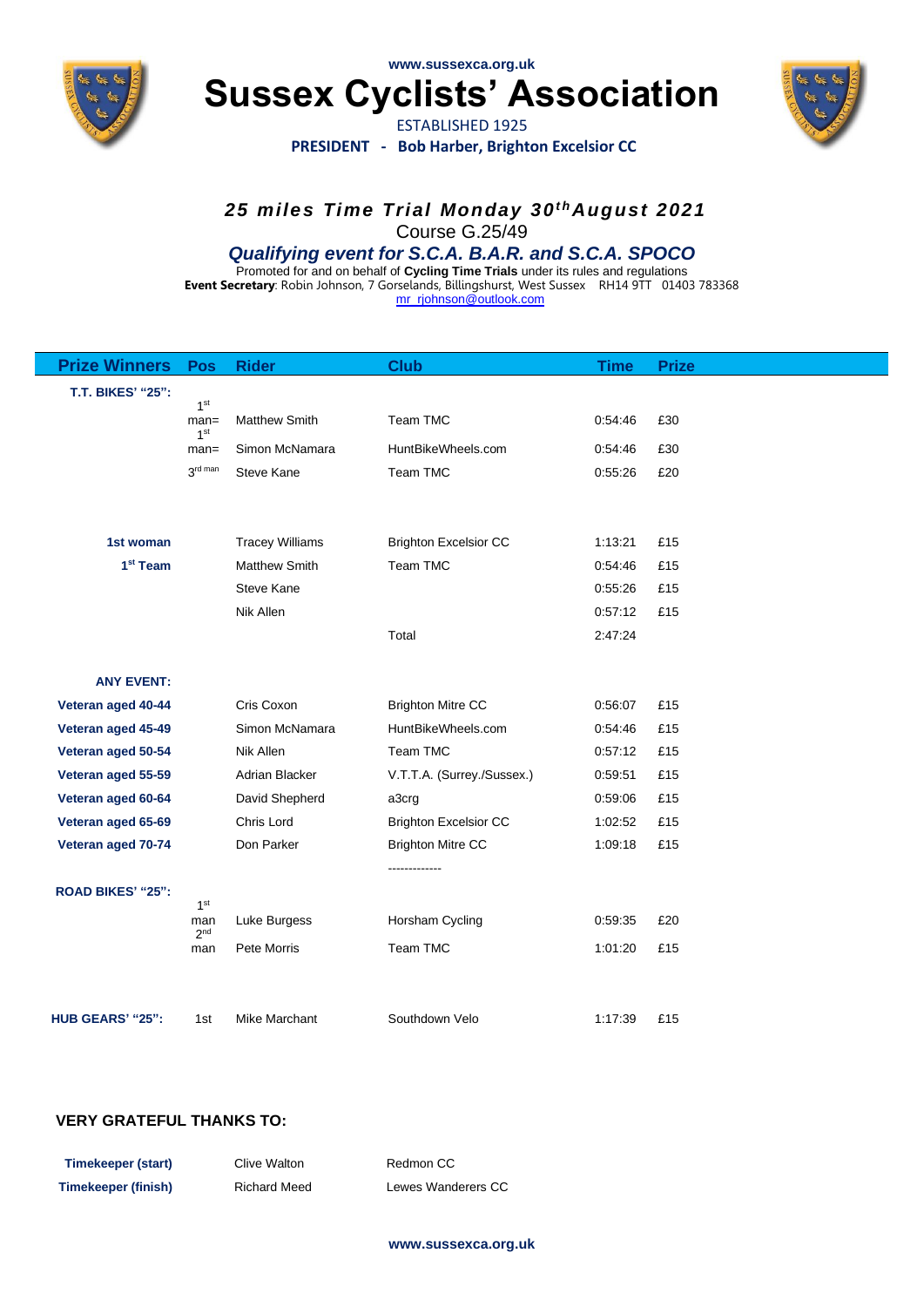| <b>Marshals</b> | <b>Stewart Forbes</b> | Horsham cycling   |
|-----------------|-----------------------|-------------------|
|                 | <b>Steve Dennis</b>   | East Grinstead CC |
|                 | Andy Tedd             | a3crg             |
|                 | <b>Ken Phillips</b>   | Morden CRC        |
|                 |                       |                   |
| <b>Catering</b> | Clive Walton          | Redmon CC         |

# **Results**

## **HUB GEAR**

| <b>Pos</b> | <b>Name</b>   | Club            | <b>Actual</b><br><b>Time</b> |
|------------|---------------|-----------------|------------------------------|
|            | Mike Marchant | Southdown Velo  | 01:17:39                     |
| <b>DNF</b> | David French  | Weybridge Whls. | puncture                     |

# **STANDARD 25**

| Pos   | <b>Name</b>            | <b>Club</b>                  | <b>Actual</b><br><b>Time</b> |
|-------|------------------------|------------------------------|------------------------------|
| $1 =$ | <b>Matthew Smoth</b>   | Team TMC                     | 00:54:46                     |
| $1 =$ | Simon McNamara         | HuntBikeWheels.com           | 00:54:46                     |
| 3     | <b>Steve Kane</b>      | <b>Team TMC</b>              | 00:55:26                     |
| 4     | Cris Coxon             | <b>Brighton Mitre CC</b>     | 00:56:07                     |
| 5     | <b>Nik Allen</b>       | <b>Team TMC</b>              | 00:57:12                     |
| 6     | <b>Colin McDermott</b> | <b>Festival RC</b>           | 00:57:35                     |
| 7     | Joe Benians            | <b>Lewes Wanderers CC</b>    | 00:58:19                     |
| 8     | <b>Howard Bayley</b>   | <b>Blazing Saddles</b>       | 00:58:30                     |
| 9     | David Shepherd         | a3crg                        | 00:59:06                     |
| 10    | <b>Adrian Blacker</b>  | V.T.T.A. (Surrey/Sussex)     | 00:59:51                     |
| 11    | <b>Phil Paterson</b>   | Socks4Watts Race Team        | 01:00:16                     |
| 12    | Keith Lea              | Paceline RT                  | 01:00:38                     |
| 13    | Sebastian Harrison     | High Wycombe CC              | 01:00:59                     |
| 14    | <b>Jack Smith</b>      | <b>Brighton Mitre CC</b>     | 01:01:39                     |
| 15    | <b>Paul Fletcher</b>   | trainsharp                   | 01:01:43                     |
| 16    | Chris Lord             | <b>Brighton Excelsior CC</b> | 01:02:52                     |
| 17    | lan Cheesman           | <b>Worthing Excelsior CC</b> | 01:03:15                     |
| 18    | <b>Roland Kitson</b>   | Horsham Cycling              | 01:04:01                     |
| 19    | John McDonald          | trainsharp                   | 01:06:18                     |
| 20    | <b>Mark Cole</b>       | <b>Bigfoot CC</b>            | 01:06:52                     |
| 21    | John Marinko           | <b>Brighton Mitre CC</b>     | 01:07:08                     |
| 22    | David Yates            | High Wycombe CC              | 01:08:16                     |
| 23    | <b>Matthew Butler</b>  | Charlotteville CC            | 01:08:23                     |
| 24    | Daniel Drake           | South London Harriers        | 01:08:41                     |
| 25    | <b>Donald Parker</b>   | <b>Brighton Mitre CC</b>     | 01:09:18                     |
| 26    | Peter Owen             | Norwood Paragon CC           | 01:12:43                     |
| 27    | <b>Tracey Williams</b> | <b>Brighton Excelsior CC</b> | 01:13:21                     |
| 28    | <b>Robert Giles</b>    | <b>PMR</b>                   | 01:15:59                     |
| 29    | Robin Johnson          | <b>Brighton Mitre CC</b>     | 01:19:18                     |
| 30    | Clive Jackson          | <b>Central Sussex CC</b>     | 01:21:32                     |
|       | D.N.S. no. 31.         |                              |                              |